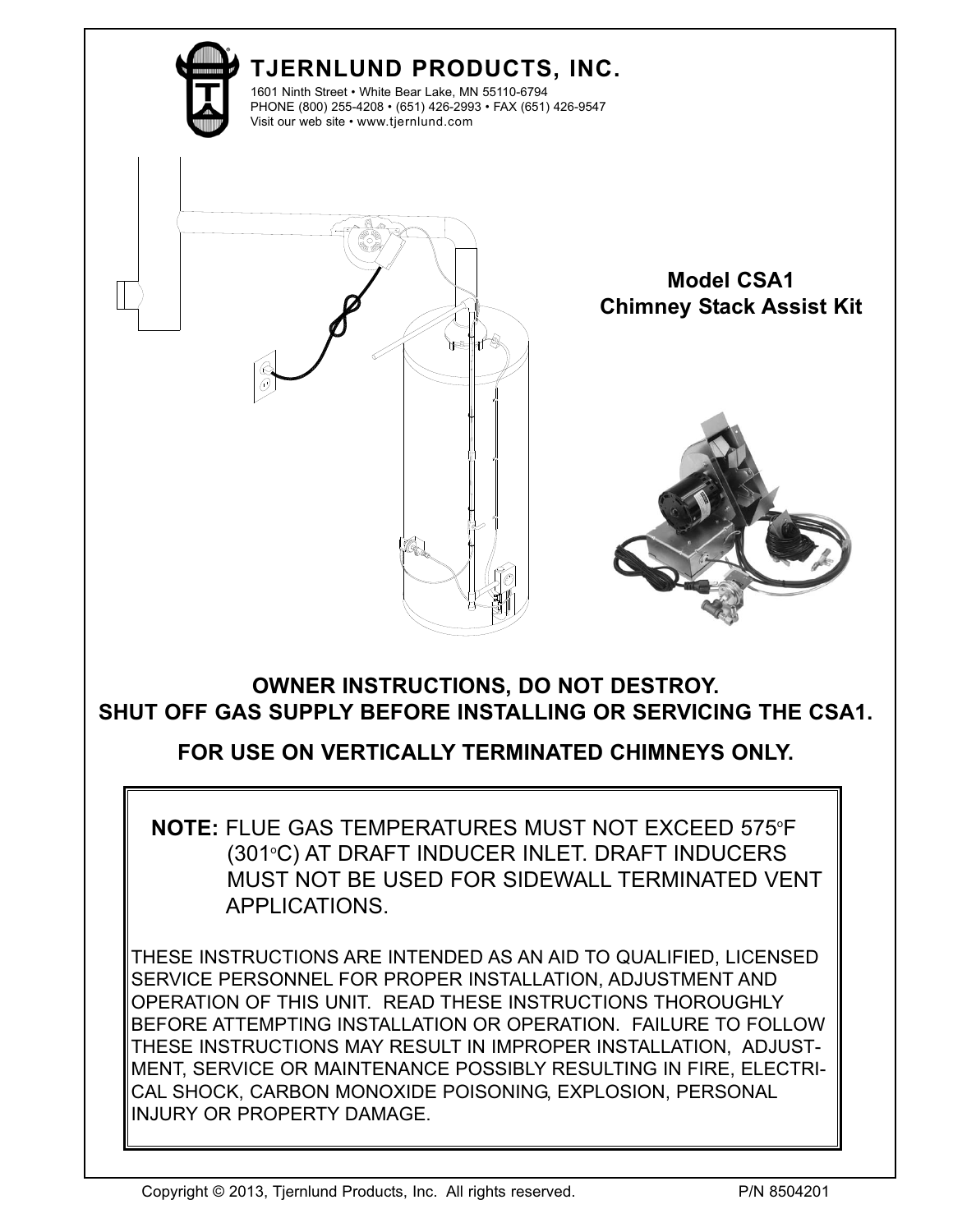#### **DESCRIPTION**

The CSA1 Inducer assures draft in orpaned water heaters, oversized chimneys or when slight negative pressures in buildings prevent proper exhaust of combustion gas. The venturi action of Tjernlund's CSA1 Inducer starts air moving smoothly. These units are easy to install and completely automatic in operation. Tjernlund's unique design and durable construction makes them maintenance free.

# **IN THE EVENT OF PILOT OUTAGE**

- 1. Push the reset button in the center of the Linear Limit Spillage Switch located near the draft hood on the top of the water heater.
- 2. Follow water heater manufacturer's re-lighting instructions attached to water heater or located in water heater owner's manual.
- 3. Turn the gas pilot knob at the top of water heater gas valve to "OFF" position. **WARNING: Gas pilot knob MUST REMAIN IN "OFF" POSITION FOR FIVE MINUTES** BEFORE PILOT IS RE-LIT. Perform steps 4 & 5 while waiting.
- 4. Visually verify that there is 115 volt power established to the CSA1. Check fuse or circuit breaker, wall plug and electrical connections.
- 5. Visually verify that all electrical connections of control cord circuit are intact.

**NOTE:** Since the CSA1 cannot operate during a power outage, the safety interlock controls are designed to prohibit gas flow to the water heater in the event of prolonged flue gas spillage. Follow the above procedures and water heater manufacturer's instructions for relighting the pilot when power has been restored.



# **Maximum BTU/hr. input rating of equipment: 65,000.**

**\* NOTE:** 3" 90 Degree elbows are equivalent to 3 feet. 4" 90 Degree elbows are equivalent to 4 feet.



| <b>MOTOR SPECIFICATIONS</b> |            |  |  |  |
|-----------------------------|------------|--|--|--|
| <b>ELECTRICAL DATA</b>      |            |  |  |  |
| Volts                       | 115        |  |  |  |
| Hertz                       | 60         |  |  |  |
| RPM                         | 1550       |  |  |  |
| Watts                       | 35         |  |  |  |
| Amps                        | .43        |  |  |  |
| Therm. Prot.                | Imp. Prot. |  |  |  |

| Pipe Diameter | Water Heater<br>Capacity | Max. Equivalent*<br>Horizontal Vent<br><b>Connector Length</b> |
|---------------|--------------------------|----------------------------------------------------------------|
| ג?            | Up to<br>45,000 BTU/hr   | 15 feet                                                        |
| ת"            | Up to<br>65,000 BTU/hr   | 20 feet                                                        |

### **TOOLS NEEDED**

1/4" Nut Runner 11/32" Nut Runner Tin Snips Communication Communication of the Muslim Drill Gas Pipe Tape **High Temp Silicone** 1/4" Tube/Pipe Cutter **Drill Bit Set** 7/16" Open End Wrench 1/2" Open End Wrench 7/16" Open End Wrench 3/8" Open End Wrench

# **SEQUENCE OF OPERATION**

1. Water heater thermostat calls for heat.

2. CSA1 activates and the burner fires simultaneously.

3. Burner & CSA1 shut down simultaneously when thermostat is satisfied.

If sustained flue gas spillage is detected by the Linear Limit Spillage Switch the Water Heater Safety Circuit is opened and pilot light is extinquished. The Linear Limit spillage switch must be reset and the pilot relit to reestablish burner operation.

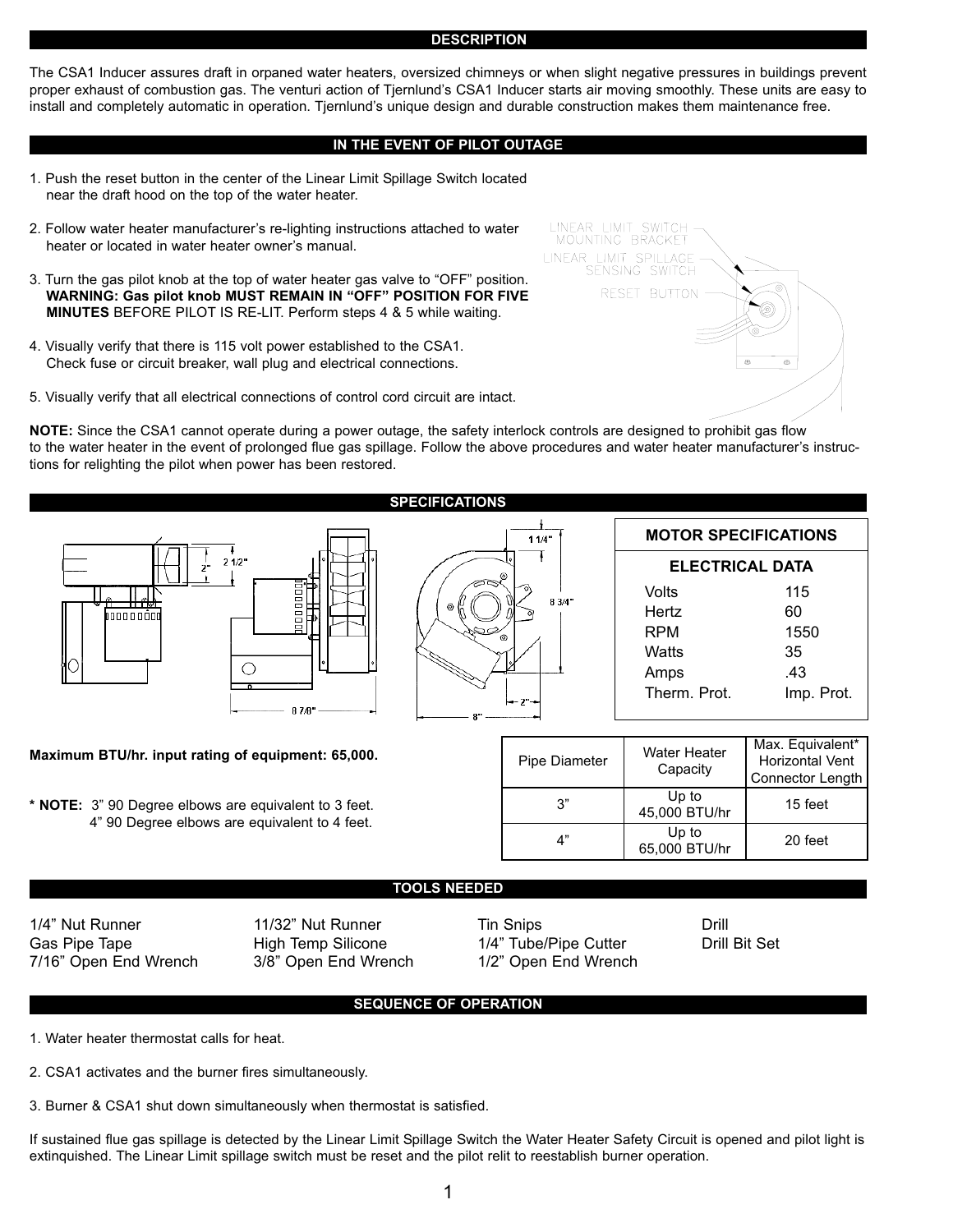# **WARNING**

**Failure to install, maintain and/or operate the CSA1 in accordance with manufacturer's instructions may result in conditions which can produce bodily injury and property damage.** 

**The CSA1 must be installed by a qualified installer in accordance with these instructions and all local codes or in their absence in accordance with the latest editions of The National Fuel Gas Code (NFPA #54), Chimneys, Fireplaces, Vents, and Solid Fuel Burning Appliances (NFPA 211), and the Occupational Safety and Health Act (OSHA) when applicable. Improper installation can create a hazardous condition such as an explosion, fire, electrical shock or carbon monoxide poisoning resulting in property damage, personal injury or death.**

- 1. The CSA1 shall not be used on condensing heating equipment.
- 2. Gas-fired units without a draft hood / diverter must include a barometric draft regulator.
- 3. The CSA1 motor shaft must be mounted horizontally to prevent motor bearing wear.
- 4. The CSA1 shall not be installed where flue gas temperatures exceed 575°F (301°C) at the CSA1 inlet. Ambient room temperatures must not exceed 104° F (40° C).
- 5. The installer must affix the wiring diagram label included with these instructions to the water heater casing adjacent to its rating plate.
- 6. The water heater may only be installed on the suction side of CSA1.
- 7. The installer must verify that the pilot safety controls on the water heater are in good operating condition before installation of the water heater vent package.
- 8. The CSA1 must not be installed into any portion of a vent system which serves appliances other than the one vented by the CSA1.
- 9. Make certain the power source is adequate for the fan motor requirements. Do not add the CSA1 to a circuit where the total load is unknown.
- 10. The installer must verify that the BTU/hr input of the water heater does not exceed the maximum input rating of the CSA1 (65,000 BTU/hr).
- 11. A safety inspection of the water heater must be performed before installation of the CSA1 as outlined in the International Fuel Gas Code, (IFGC) Appendix D.

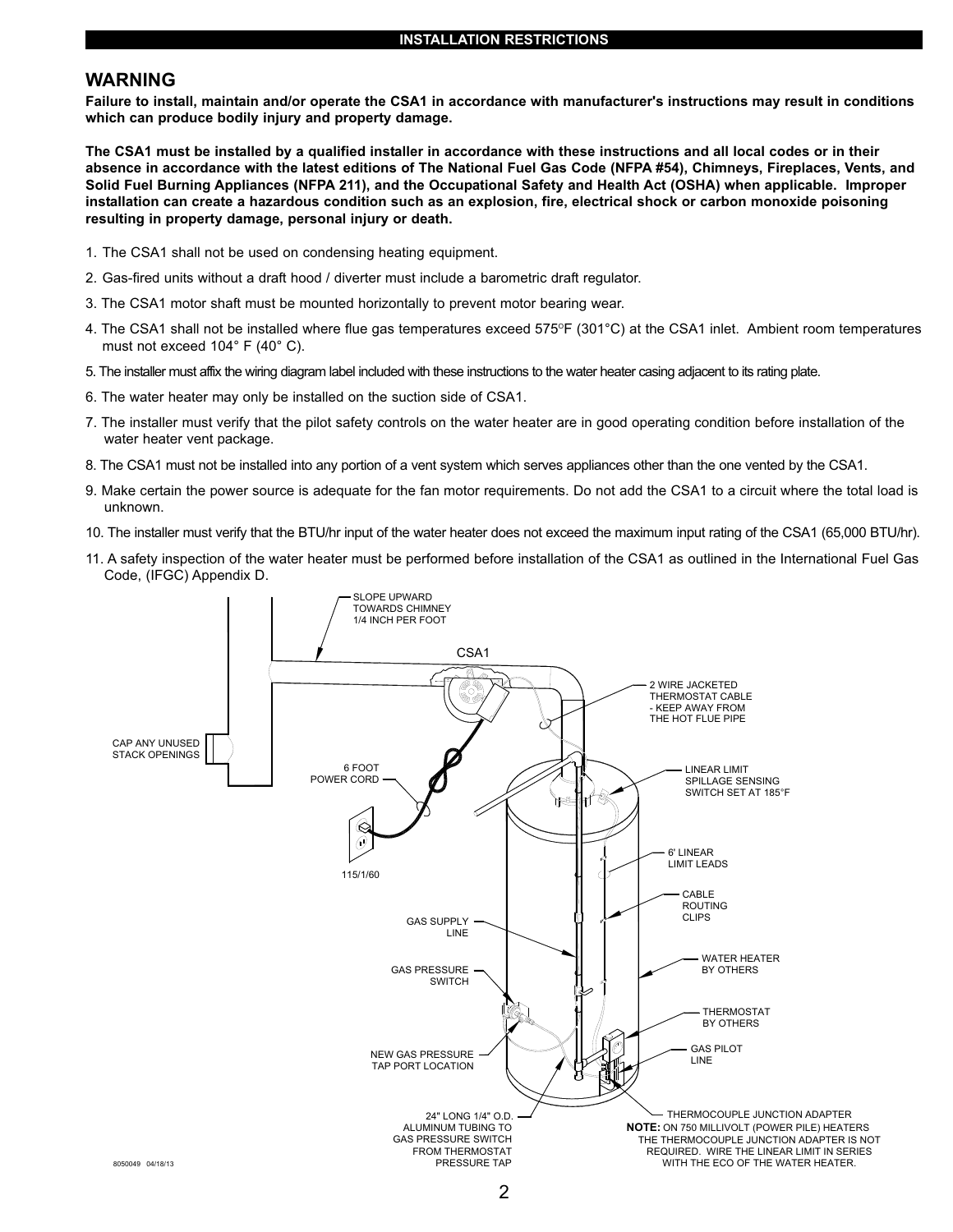### **ACTUATION AND SAFETY CONTROLS INSTALLATION**

After opening carton, inspect thoroughly for hidden damage. Fan blade should rotate freely. If any damage is found notify freight carrier and your distributor immediately and file a concealed damage claim.

Remove the hardware packet and Safety Controls.

### **GAS PRESSURE SWITCH INSTALLATION**

### **IMPORTANT: Mount gas pressure switch so that diaphragm is in a VERTICAL position, (See Diagram A).**

The gas pressure switch is mounted on the casing of the water heater adjacent to the heater's thermostat/gas control valve. It should be mounted close enough so that the supplied 1/4" tubing will reach from the gas pressure switch fitting to the thermostat/gas valve pressure gauge port. The two provided screws are self-tapping and drilling. The screws do not require the use of a drill and their 1/2" length assures that the inner tank will not be penetrated.

- 1. Adjust thermostat to "Off" and shut off gas to the water heater.
- 2. Mount the gas pressure switch by securing it to the heater casing with a screw in each of the two mounting holes. **IMPORTANT: Mount gas pressure switch so that diaphragm is in a VERTICAL position, (See Diagram A).**
- 3. Install the 1/8-NPT black pipe tee to the gas pressure switch, (See Diagram A). Use thread sealant, do not over tighten. **CAUTION:** Utilize the hex nut on the gas pressure switch when attaching the black pipe tee.
- 4. Install the supplied Brass 1/8-NPT male x ¼" compression fitting to the 1/8-NPT black pipe tee, (See Diagram A). Use thread sealant, do not over tighten.
- 5. Remove the PRESSURE TAP plug from the underside of the thermostat/gas control valve and install the supplied Brass 1/8-NPT male x ¼" compression fitting, (See Diagram A). Use thread sealant, do not over tighten. **IMPORTANT: DO NOT alter the heater's PILOT GAS LINE, (See Diagram A).**
- 6. Use plug removed in step 5 and plug new pressure tap port in tee. Use thread sealant, do not over tighten.
- 7. Using a tube cutter, cut the appropriate length of the supplied 1/4" tubing to reach from the gas pressure switch fitting to the PRESSURE TAP fitting of the thermostat/gas control valve. Make sure each end of the tubing is not pinched closed.
- $\sum_{i=1}^{n}$ 8. Use the 1/4" tubing to connect gas pressure switch fitting to the PRESSURE TAP PORT fitting on the thermostat/gas control valve.
- 9. Conduct a gas leakage test of all connections as outlined in the latest edition of NFPA 54, ANSI Z223.1, part 4 or local codes.
- **NOTE:** A "gauge pressure tap port" can be accessed by removing the 1/8-NPT pipe plug that is on the 1/8-NPT black pipe tee (attached to the gas pressure switch).

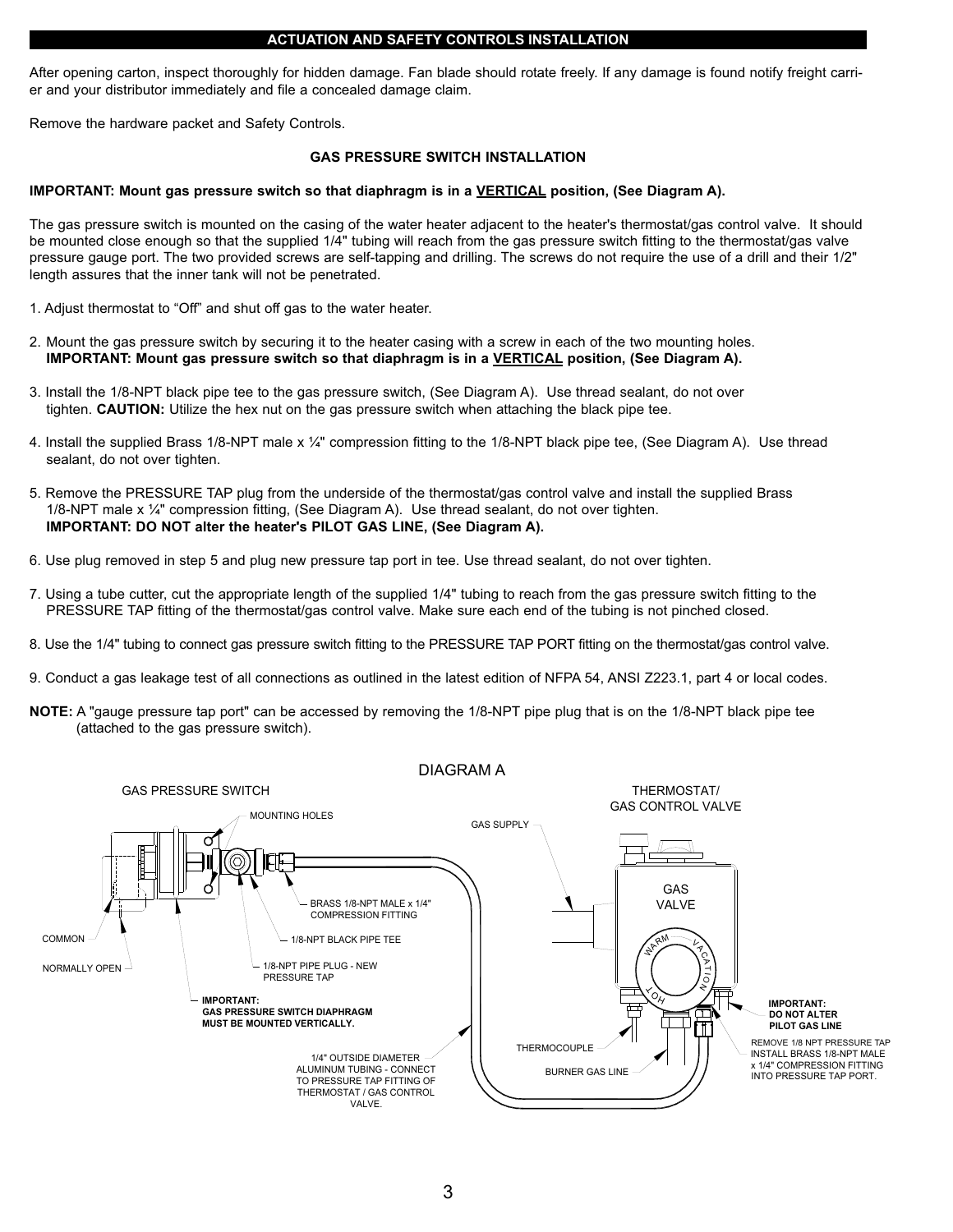# **LINEAR LIMIT SPILLAGE SENSING SWITCH INSTALLATION**

**PURPOSE:** To provide a means for appliance shut-down in the event of flue blockage or CSA1 failure.

**OPERATION:** When concentrated spillage of the products of combustion occurs from the draft hood, the Linear Limit Spillage Switch circuit will open preventing burner operation.

- 1. Attach the Linear Limit sensing switch mounting bracket to the top of the water heater using the 1/2" sheet metal screws provided. The Linear Limit bracket should be approximately 1/2" from the draft hood.
- 2. Attach the three Linear Limit capillary mounting brackets around the draft hood, equally spaced. Uses 3/8" screws.
- 3. Insert the Linear Limit spillage sensing switch capillary into the "U" of the Linear Limit brackets outlining the perimeter of the draft hood. The Linear Limit capillary may be overlapped. if necessary, (See Diagram B). **IMPORTANT: DO NOT CUT  THE CAPILLARY**, it will be destroyed and water heater will be disabled.



4. Route the Linear Limit spillage sensing switch cable down the water heater casing locating the end near the Thermocouple or E.C.O. of water heater. Secure it with the cable clamps and self drilling screws provided.

# **THERMOCOUPLE INSTALLATION**

Unscrew the thermocouple from gas valve and screw in the Thermocouple Junction Adapter. Screw the thermocouple into the Thermocouple Junction Adapter. Connect the Linear Limit cables to the spade connections on the Thermocouple Junction Adapter, (See Diagram C). **NOTE:** On 750 Millivolt (power pile) heaters, wire the Linear Limit Spill Switch in series with the high limit (E.C.O.) of heater, see Thermopile installation below.



Cut white wire from the thermopile gas valve and wire nut both ends with Linear Limit wires (See Diagram D). Thermocouple Junction Adapter is not required for Thermopile installations.



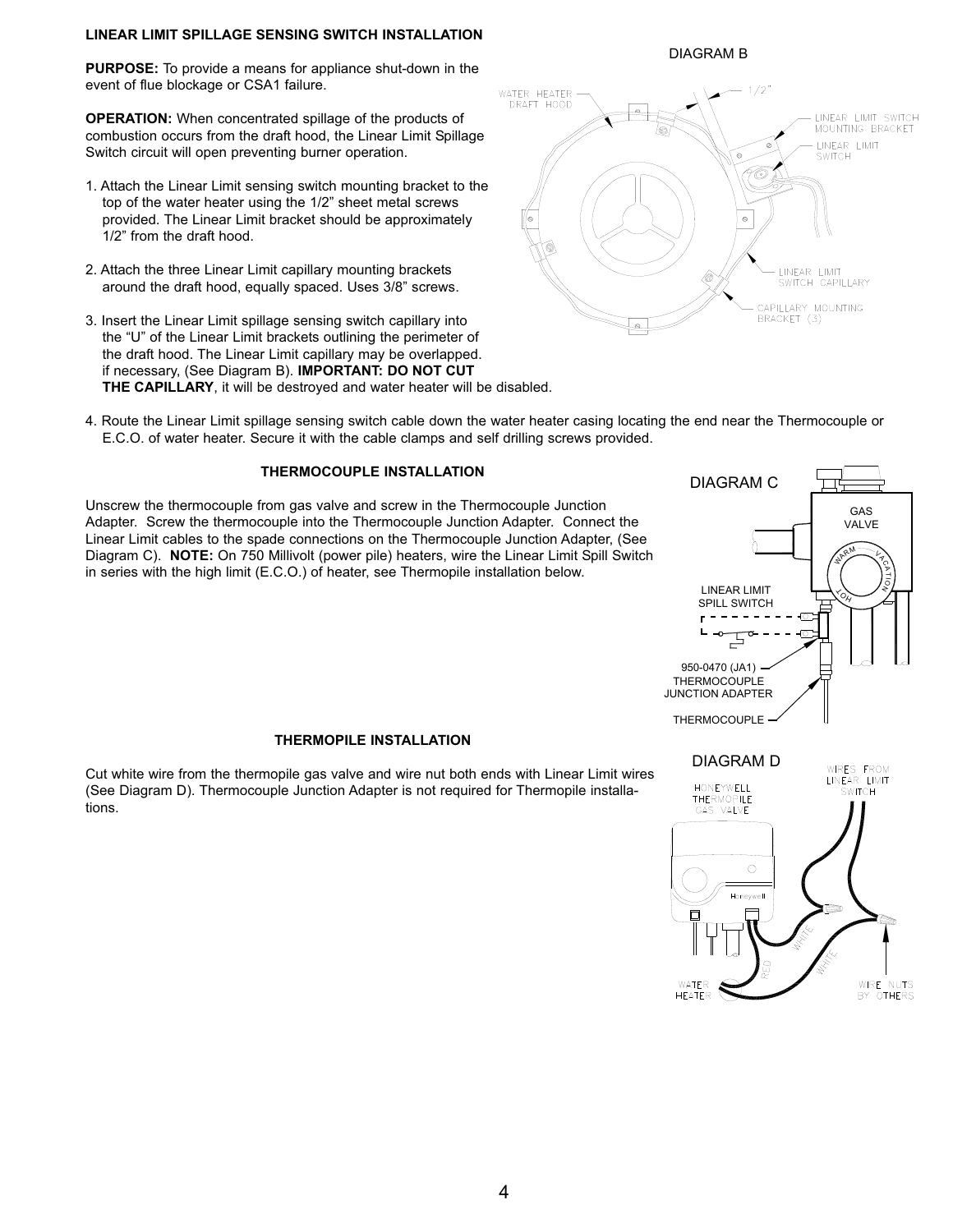#### **FAN MOUNTING**

**WARNING: The CSA1 must not be used in side wall vent terminated applications. Side wall venting requires the use of a Tjernlund Side wall Power Venter (Model VP-2F or VP-3F). CSA1 housing is single wall material. Six inch clearance must be maintained to combustible materials.**

- 1. The CSA1 may be mounted on vertical, horizontal, or inclined vent connectors. If used on a horizontal or inclined vent connector, mount CSA1 on bottom of pipe, not on top, to avoid creating a heat trap in the inducer which could overheat the motor. The motor shaft must be level and horizontal to avoid excessive bearing wear.
- 2. Select a position between the draft hood, draft diverter or barometric damper and the chimney or stack where there is at least 2 pipe diameters distance from either end of the fan and elbows or tees.
- 3. Cut a rectangular slot in the pipe using the template provided. Fasten the CSA1 in place with the provided speed clips and screws.
- 4. The front flange of the fan fits inside the vent pipe cut out and should point toward the chimney. Seal any opening around the CSA1 and vent pipe cutout with RTV high temperature silicone sealant.

# **ELECTRICAL**

Route the control cable supplied with the CSA1 back to the water heater controls along the ceiling joists, taking care not to come closer than 6" to the vent pipe or any other potentially hot surface. In most cases, the gas supply line may be used as a routing path from the ceiling to the Gas Pressure Switch, the supplied nylon straps may be used to secure the cable.

**NOTE:** If the distance between the CSA1 and the Gas Pressure Switch is greater than the length of the cable supplied, splice a section of 2 conductor PVC sheathed, 105 degree C thermostat cable to the supplied cable. An NEC approved accessible junction box must be used to contain the splice. Splices shall be made mechanically secure and insulated with tape or fixture type splicing connectors may be employed. Strain relief hardware contained within the NEC approved junction box shall be utilized.

The CSA1 operates on 115 VAC, therefore a grounded outlet must be within reach of the six foot power cord supplied with CSA1. The flexible power cord supplied with the unit may only be used where local codes permit. If local codes do not permit the use of flexible power cord, follow steps below.

- 1. Remove the CSA1 electrical box cover, flexible cord and strain relief from the junction box.
- 2. Make "D" shaped hole CSA1 cord was removed from to a 7/8" diameter hole in CSA1 junction box.
- 3. Install suitable conduit fitting in enclosure and splice field wiring into existing wiring using code authorized method (wire nuts, etc.).
- 4. Replace electrical box cover.

# **ACTUATING AND SAFETY CONTROL CIRCUIT CONNECTIONS**

- 1. If not previously completed, push both leads from the Linear Limit Spill Switch onto Thermocouple Junction Adapter terminal, (See Diagram C, Page 4). **NOTE:** On 750 Millivolt (power pile) heaters, wire Linear Limit Spill Switch in series with high limit (E.C.O.) of heater, (See Diagram D, Page 4).
- 2. Push the Red lead from CSA1 control cable onto the common on the Gas Pressure Switch, (See Diagram E)
- 3. Push the Blue lead from the CSA1 control cable onto the normally open terminal on the Gas Pressure Switch, (See Diag. E).
- 4. Plug the power cord from the CSA1 into a grounded 115 VAC outlet. Verify that the outlet is powered through a 15 amp circuit breaker.



**NOTE: The installer must ensure that all electrical connections are tight.**

#### **OPERATION CIRCUIT CHECK**

- 1. Light the pilot following water heater manufacturer's instructions and adjust appliance thermostat to call for heat.
- 2. The CSA1 fan should start and the water heater burner should ignite.
- 3. Adjust the appliance thermostat so that no heat is required. At this point the CSA1 and burner should shut off. The Thermocouple Circuit has been verified.

# **WARNING: DO NOT OPERATE THE WATER HEATER WITHOUT THE LINEAR LIMIT WIRED INTO THE THERMOCOUPLE JUNCTION ADAPTOR OR THERMOPILE ECO WATER HEATER SAFETY CIRCUIT.**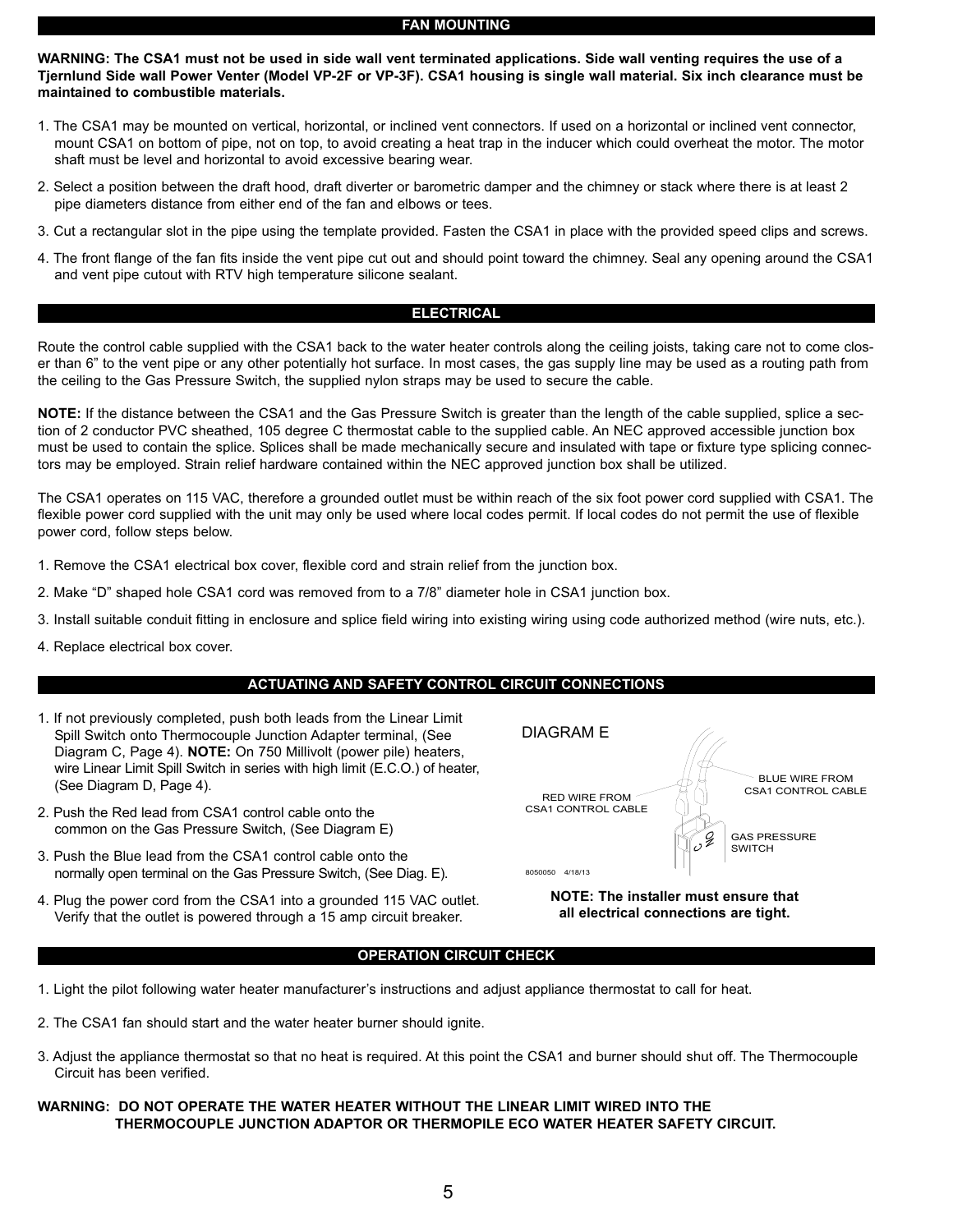### **SAFETY INTERLOCK TEST**

#### **IMPORTANT:**

The Linear Limit Spillage Switch must disable the heater in the event of a venting malfunction. The following procedure is necessary to confirm that the heater is disabled in the event of a venting malfunction that would cause the Linear Limit to trip and open its circuit.

- 1. Remove a Linear Limit Switch lead (black wire) from Thermocouple Junction Adapter or Thermopile ECO and verify the heater pilot is extinguished.
- 2. Reconnect Linear Limit Switch lead removed in step 1 and re-light pilot following the water heater manufacturer's instructions.



#### **DRAFT AND COMBUSTION AIR TEST**

#### **WARNING:**

**The Linear Limit Spillage Switch is designed to alert the user to a potentially hazardous condition. It is not designed to and cannot replace regular vent system inspection, appliance servicing and combustion testing. DO NOT USE IT AS A SUBSTI-TUTE FOR PROFESSIONAL APPLIANCE MAINTENANCE.**

- 1. Close all doors and windows of the building. If the appliance is installed in a utility room or closet, close the entrance door. Close fire place dampers.
- 2. Turn on clothes dryer. Turn on all exhaust fans, such as range hoods, bathroom exhaust and whole house fans to maximum speeds.
- 3. Following the water heater manufacturer's instructions, place the appliance in operation, set thermostat for continuous operation.
- 4. Allow fans and appliance to operate for 5 minutes.